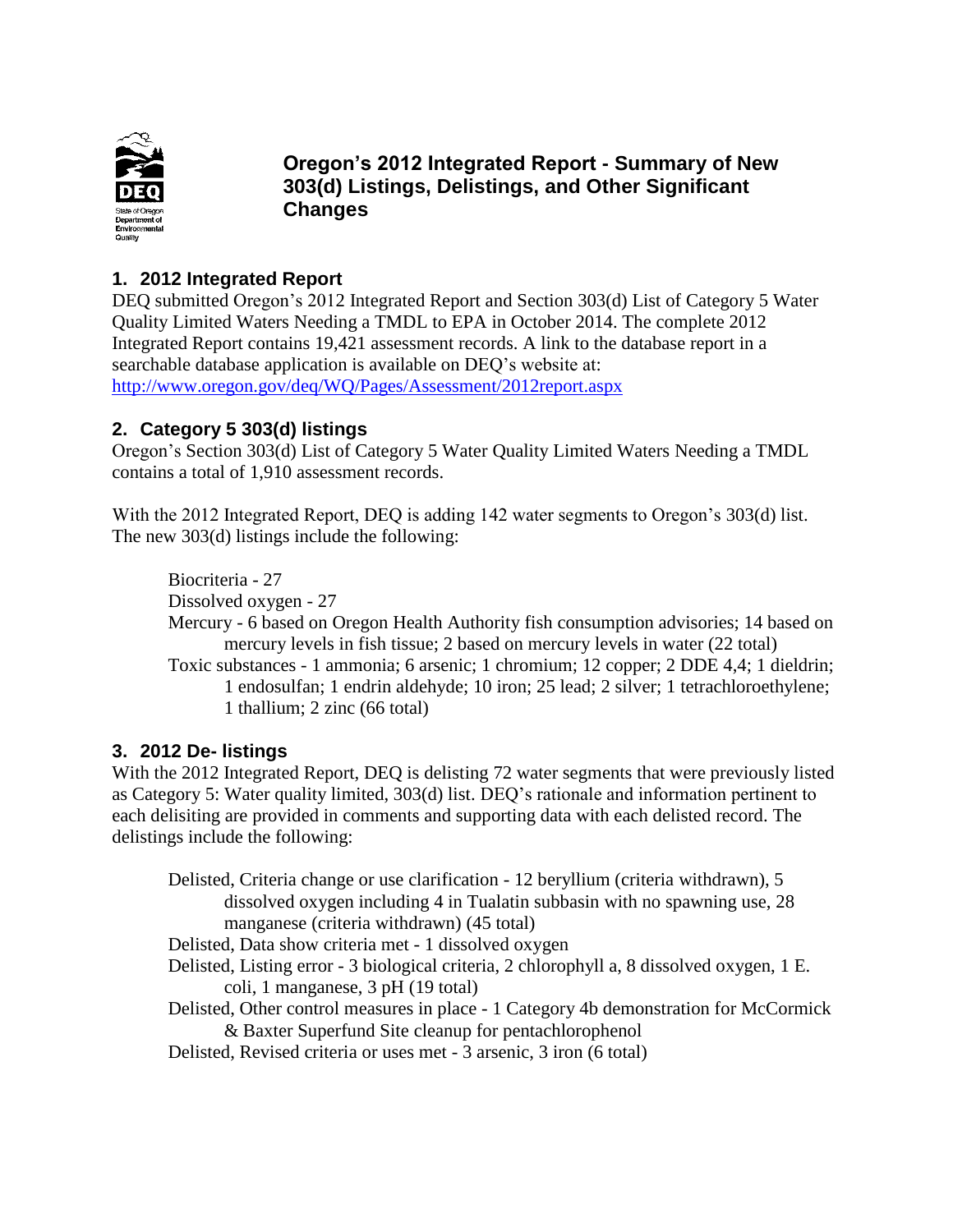# **4. Segment changes to Category 5 303(d) listings**

With the 2012 Integrated Report, DEQ is modifying the segments for 19 previously listed Category 5: 303(d) listings without changing the status. DEQ's rationale and information for the modification are provided in comments and supporting data for each individual listing.

Most of the segment modifications are necessary to reconcile or correct segment information for 303(d) listings added by EPA in 2010 for dissolved oxygen, or to correct stream identifications or station locations. In the case of the Long Tom River (Record 24597), the segment modification reflects application of dissolved oxygen spawning criteria only where salmonid (trout) fish use is designated. In the case of the Columbia River listing for PCBs (Record 9284), the modification reflects current fish consumption advisory location information. The changes are tracked in the 2012 Integrated Report as segment modification assessment actions. The 303(d) listings with segment modifications include:

```
Biocriteria - 1
Chlorophyll a - 1
Dissolved oxygen - 12 (includes Long Tom River (Record 24597) segment modification 
       where dissolved oxygen spawning criteria apply for salmonid (trout) fish use not 
       including waters designated for cool water use.)
Fecal coliform – 1
Mercury - 2
Nitrates - 1
Polychlorinated Biphenyls (PCBs) - 1 (Columbia River listing for PCBs (Record 9284)
       modified to reflect current fish consumption advisory location information.)
```
# **5. Additions to Category 4A: Water quality limited, TMDL approved**

With the 2012 Integrated Report, DEQ is identifying 86 other waters that are water quality limited but do not need TMDLs because TDMLs are approved and in place to address the pollutants causing the impairment (Category 4a).

These waters were identified through DEQ's review of data for the 2012 Integrated Report, review of EPA's conclusions from data reviewed for additions to Oregon's 2010 303(d) list, and during development of TMDLs previously approved in 2004 for the Snake River. Supporting data used to identify the impaired waters and information about the approved TMDLs addressing the pollutants are provided with each record. The changes are tracked in the 2012 Integrated Report as 2012 assessment actions to add or modify the water status to Category 4a. These waters include:

Chlorpyrifos - 1 (DEQ data review) Chromium - 1 (DEQ data review) DDE  $4,4 - 1$  (EPA data review) Dissolved oxygen – 23 (DEQ data review) E. coli – 47 (EPA data review) Fecal coliform – 1 (EPA data review) Malathion - 1 (DEQ data review) Nitrates - 1 (EPA data review)